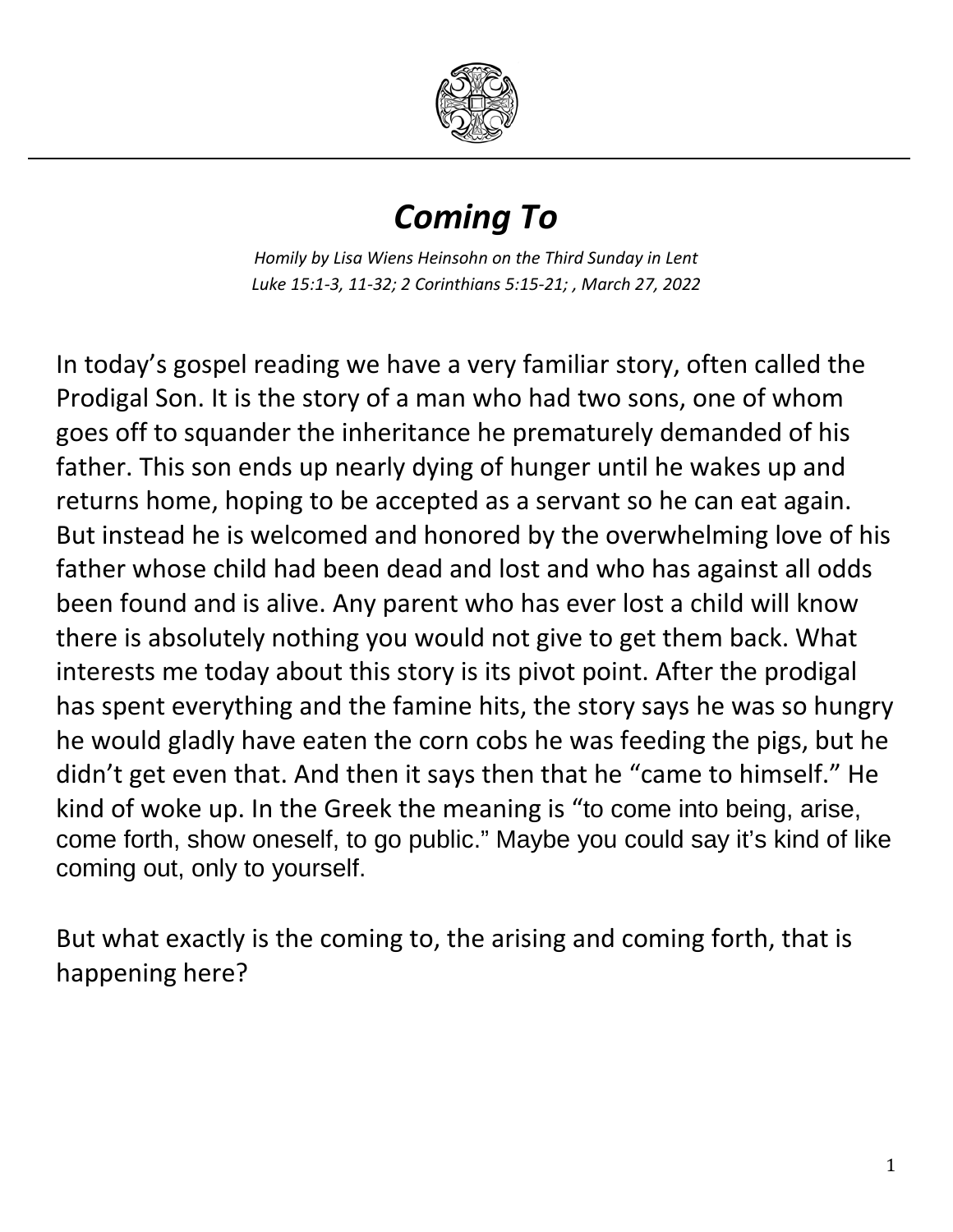It seems there have been a few great spiritual teachers in the history of the world who experienced total spiritual enlightenment all at once, but for the prodigal and most of us, it happens slowly and gently, like the light of dawn happens almost imperceptibly, or like spring slowly comes to a land full of winter. For the prodigal, it sounds like an inner shift that he might not fully have been able to put into words. He just realizes that what he is doing is not working at all and that even the so-called "lowest" place in his father's house, where he belongs, is better than this crazy disconnected place he is in where he is not giving or receiving love with literally anyone, and starving to death. But we can go further. The prodigal thought, in fact he knew, he did not deserve to be accepted unconditionally back into his father's home after he had abandoned them, hurt and disrespected them. He had done some real damage, for which he did need to make amends.

But that behavior did not define him. Even the worst thing that any of us have ever said, thought, or done does not define us. Who we are at our core is shining with an original goodness, the image of God, that nothing can ever take away, no matter how much we cover it up. This is why a parent can run up to an adult child who is literally stinking and covered in rags and rail thin and embrace them with absolute and unconditional joy.

But because humans do in fact do terrible things, consciously and unconsciously, it is very difficult to remember and wake up, to come to who we really are. If I asked you to think about the things you regret or are ashamed of, if you've lived long enough and you're not in denial, you and I have all done things we *really* wish we could take back. Some of us may even have lived through long periods of numbness and reactive unconscious behavior, for our own reasons, out of our own hurt or resentment, that have created chronic hurt in our families. This happens on the individual level, and it also happens systemically. Minnesota therapist and author Resmaa Menakem talks about the severely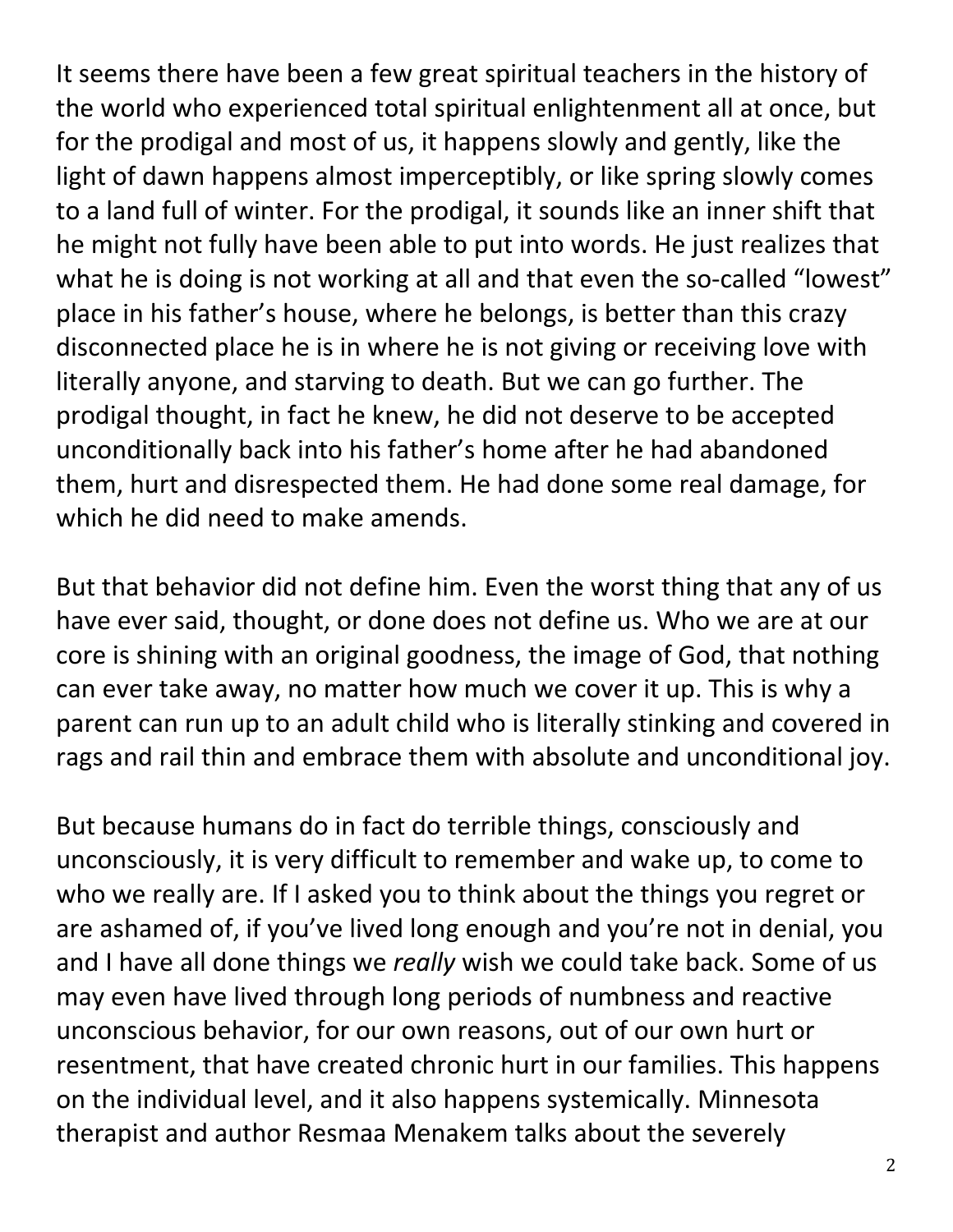traumatized people from Europe – Irish and Scottish who had been brutalized by the English for centuries, Protestants fleeing religious war on the continent, masses fleeing famine—and some of them out of their trauma created traumatic systems that oppressed indigenous and African American people. This is painful. It's also part of what it is to be human.

But it's only *part* of what it is to be human. The prodigal didn't just wake up to his situation. The language says he "came to *himself.*" It's as if what he knew all along finally came to the surface and with a kind of relief he could just say, I know better, and I'm going home. The best he could imagine at that point is at least if he genuinely apologized he could be accepted and not be hungry any more even if he would need to work as a servant and not a son. But the father sees more clearly still. The father remembers the prodigal as a baby, utterly good and pure and innocent. The father can imagine the prodigal healing and shining with his truest, quirky, original self, offering his gifts to the world. His time with the pigs might even end up being a help to others.

This coming to ourselves is about waking up from numbness, waking up out of false ways of living and being and into who we really are at the core and who we were made to be. Jesus was a human being whose inner divinity was so clear, and so aligned and embodied, that some have called him a "True Human." Indeed, he called himself the "Son of Man," the "Son of Humanity," in addition to being called the "Son of God."

The reading from 2 Corinthians today talks about the new life that is possible for us. Here is what it says:

From now on, we regard no one from a human point of view; even though we once knew Christ from a human point of view, we know him no longer in that way. If anyone is in Christ, there is a new creation: everything old has passed away, see, everything has become new!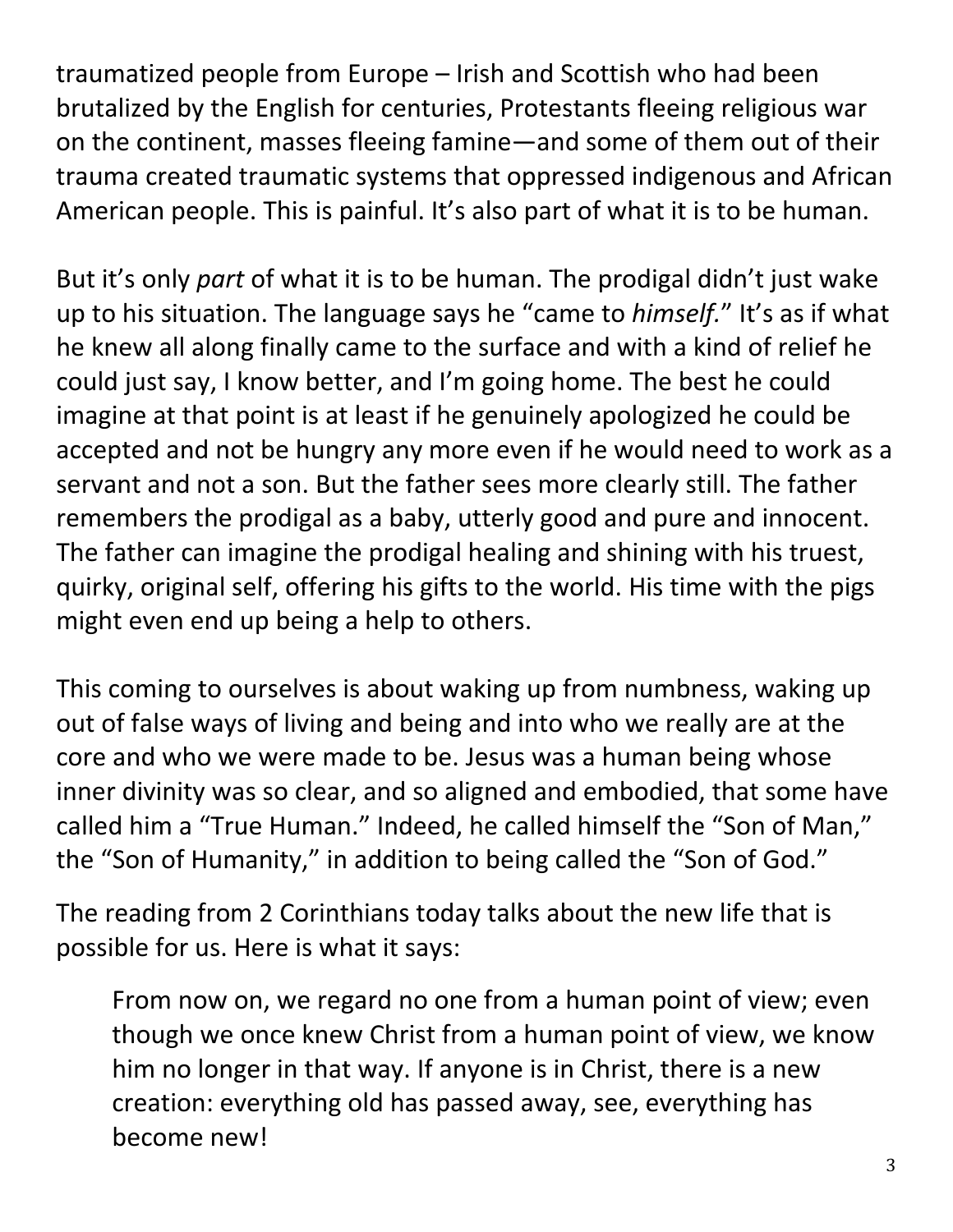But doesn't this make it sound like the new creation we can become is beyond what it means to be human, in fact perhaps even opposed? We no longer know Christ from a *human* point of view? Is he otherworldly and so Godlike as to be really beyond our reach, so that this new creation is kind of a fantasy or just meant for the truly holy few?

The word in Greek for "human" here is the word *sarx*, which means flesh. But it doesn't just mean flesh. It means the surface covering of things, that which gets shed or cast off. It might be like the superficial life the prodigal was living that needed shedding, the surface understanding he had about who he was and what gave him value. As soon as he came to the fullness of who he was, he could let go of it.

Episcopal priest Cynthia Bourgeault, who used to teach often at the beautiful Episcopal House of Prayer in Collegeville, Minnesota and who now works with Richard Rohr, tells this story in a number of her books:

One day, out in the bush, a woman named Isak Denisen came upon a beautiful snake, its skin glistening with subtle, variegated colors. She raved so much about that snakeskin that one of her house servants killed the snake, skinned it, and made it into a belt for her. To her great dismay, that once glistening skin was now just dull and gray. For all along the beauty had lain not in the physical skin but in the quality of its aliveness. $<sup>1</sup>$ </sup>

<span id="page-3-0"></span> <sup>1</sup> Cynthia Bourgeault, *The Wisdom Way of Knowing: Reclaiming an Ancient Tradition to Awaken the Heart*  (Jossey-Bass, 2003) in Chapter Four, "Wisdom and Human Purpose."